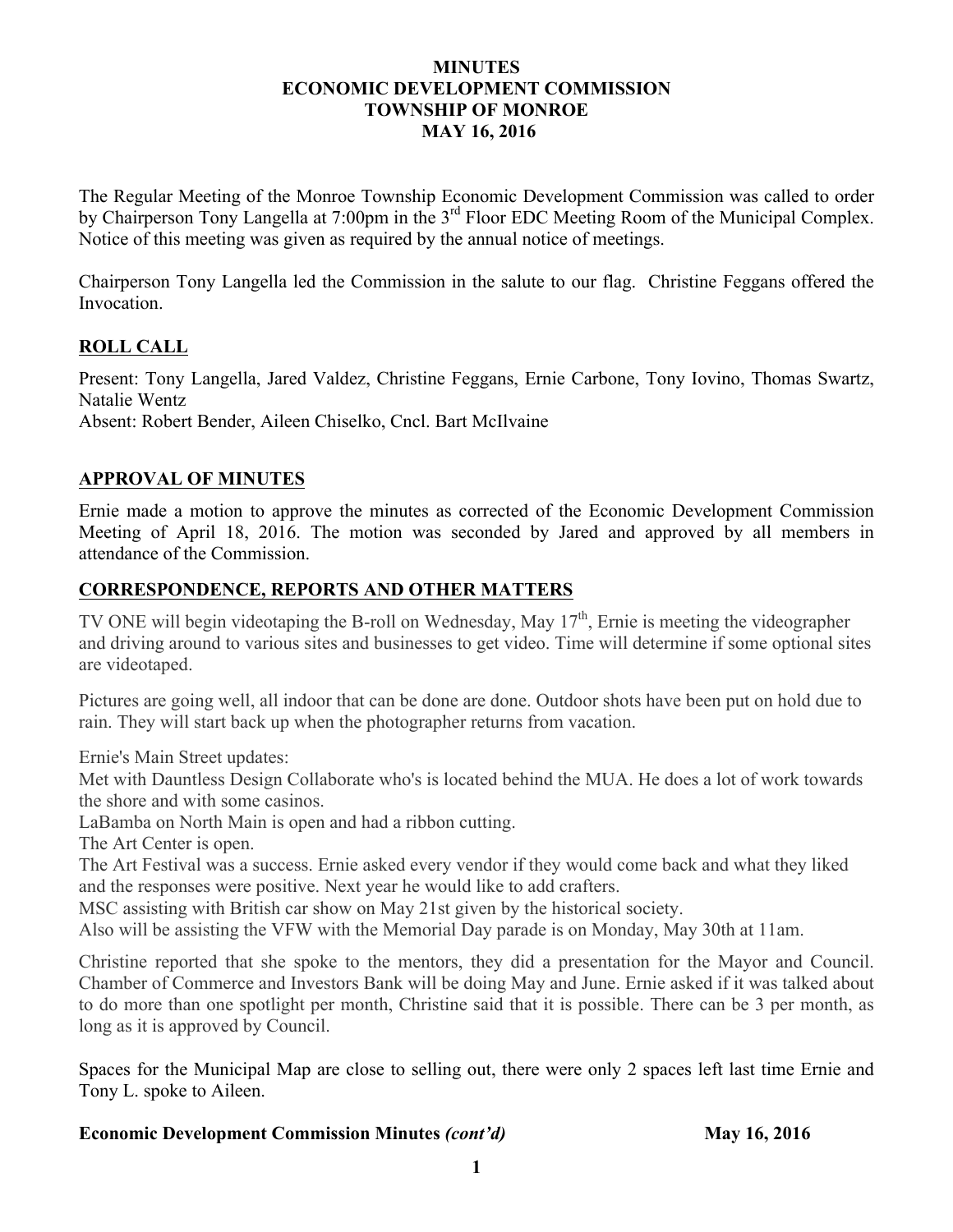# **CORRESPONDENCE, REPORTS AND OTHER MATTERS** *(cont'd)*

Monroe Township Façade Loan Program will only be offered to owner occupied businesses (51%) in the township.

Chamber of Commerce Business Expo was a success. Tony L. reported that it gave a lot of information to businesses, especially information about programs that businesses may not have known about. Christine like the banners that they used at the Expo. Tony I. suggested having events like the expo recorded and posted to a website or on a podcast so that people who may have missed the expo can still get the information that was given.

Jared made a motion accept the final logo image from Suasion Communication that was submitted; Ernie seconded and approved by all members. Jared also said that he would like Susan to come back to a meeting to present the additional proposal.

Jared would like to find a permanent way for the township to pay for the website so that Ernie does not have to pay for the website with his credit card and get reimbursed.

Tony L. asked where we should be with the video and website, Ernie thinks it should be ready by the fall.

Tony I. suggested having a monthly budget set aside for marketing. Ernie would like to get more advertising out there for the town events, there are still people that do not know the events are happening. Thomas suggested having a banner up at the music festival, Tony I. suggested giving the residents a link to a website or Facebook page that lists the town's events. Ernie suggested having EDC, Main Street and Community Development at the same table.

Marilyn Kurz will now be doing the Main Street newsletter.

Thomas is a firefighter in town, was on the berlin planning board, he is a civil engineer and his firm has done a lot of work in Williamstown. Christine started a television show and she is going to give a plug to the township whenever she films. Christine loves the Commission and thanks the lord for everyone and all that they do. Kinia McGough, town resident and guest, she is a Girl Scout leader and volunteered to give out information to parents from the township. Tony I. said that he would like to see some marketing material, a magnet idea was brought up and Ernie is going to get costs for that. Jared said that since the logo is approved they can ask Susan from Suasion for the high definition file for marketing materials

Ernie would like to add pictures to the walls of the EDC meeting room, pictures of what is happening in the town. Also frame and hang new articles that are being written about what is happening in Williamstown.

# **ADJOURNMENT**

With no further business to discuss, Tony asked for a motion to adjourn Jared made a motion to adjourn the Monroe Township Economic Development Commission Meeting of May 16, 2016. The motion was seconded by Ernie; all in favor. Meeting adjourned at 8:32pm.

Respectfully submitted,

Jacqualyn Allen